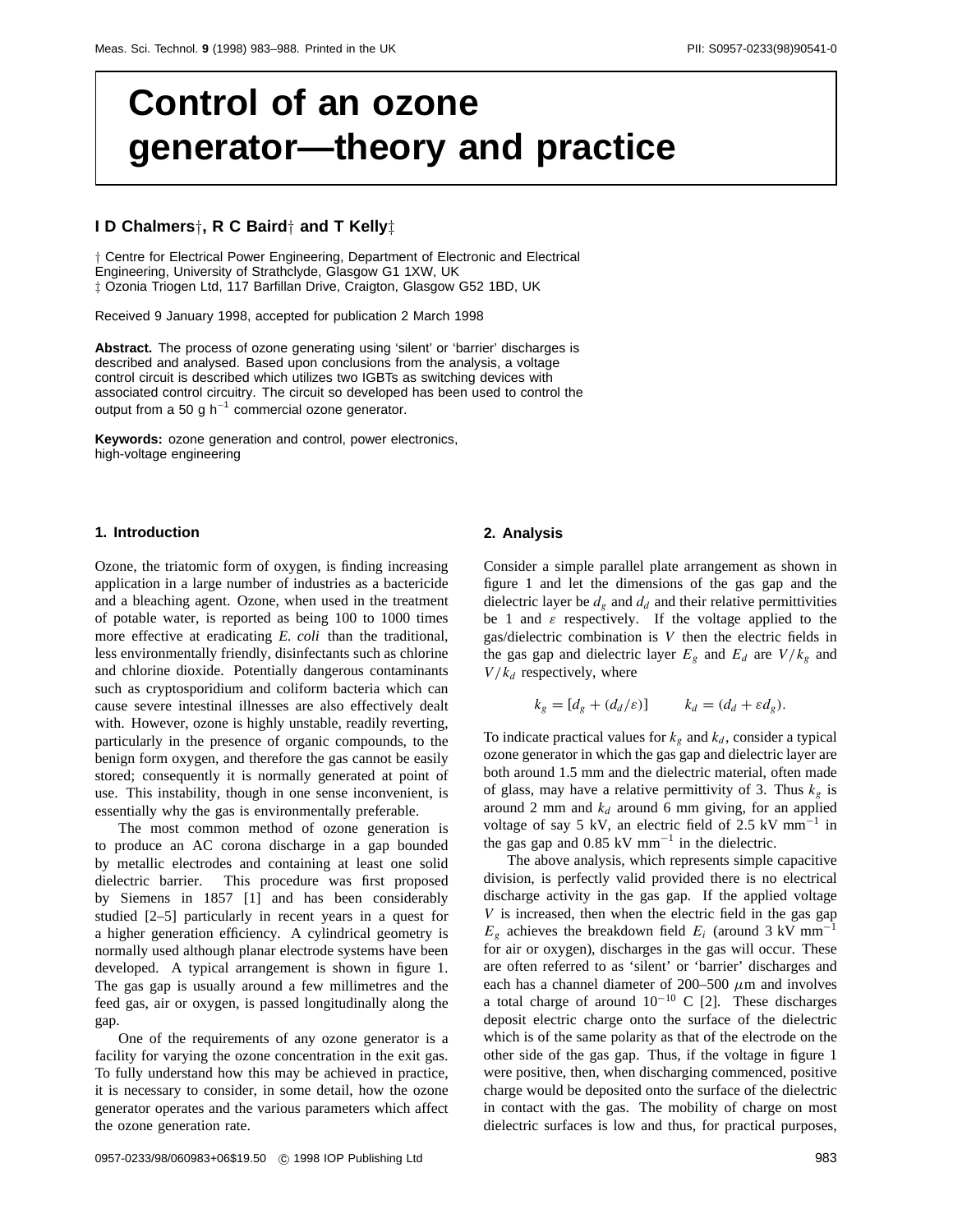

**Figure 1.** Schematic arrangement of a corona discharge ozone generator.



**Figure 2.** Switching circuitry.

during the time scale associated with even low-frequency voltage applications (power frequency), the charge may be considered trapped and totally immobile. The charge sets up an electric field which opposes the field in the gas gap and, clearly, discharging in the gas gap at any position will continue until such time as the gas gap field at that position has been reduced back to just below the breakdown value. Complete cessation of discharging will occur when the entire dielectric surface is covered with the required density of charge.

If the charge density on the dielectric surface is *ρ*  $(C \text{ m}^{-2})$ , then the electrostatic flux density *D* in both the gas gap and the dielectric is similarly  $\rho$  (C m<sup>-2</sup>) and the resultant electric fields in the gas gap and dielectric due to this accumulation of charge are  $\rho/\varepsilon_0$  and  $\rho/\varepsilon\varepsilon_0$ respectively. The gas gap field, as explained above, opposes the applied field giving a resultant gas gap field  $E_g$  of  $(V/k_g - \rho/\varepsilon_0)$ . Therefore the criterion for stability (discharge extinction) is

 $(V/k_g - \rho/\varepsilon_0) = E_i$  (1)

$$
\rho = \varepsilon_0 (V / k_g - E_i). \tag{2}
$$

Ozone is generated in an electrical discharge by firstly dissociation of  $O_2$  to form atomic oxygen (O) and then later three-body collisional recombination of atomic and molecular oxygen to form ozone. The dissociation stage is caused by collisions of energetic electrons with molecular oxygen and thus it is reasonable to assume that the number of ozone molecules produced in any time interval will be directly related to the number of electrons generated in the discharge during that time interval. The number of electrons, in turn, will be reflected as the total charge *Q* collected by the dielectric. Thus the number of ozone molecules produced *No* will be

$$
N_o = K Q \tag{3}
$$

where *K* is an empirical constant.

The surface charge density on the dielectric is

$$
\rho = Q/A \tag{4}
$$

where *A* is the total area of the dielectric surface. Thus combining equations (2), (3) and (4) we have

$$
N_o = KA\varepsilon_0 (V/k_g - E_i)
$$
  
=  $K'A(V/k_g - E_i)$ . (5)

To realize the practical significance of equation (5), if we consider a ramp voltage applied to an electrode setup such as that described, then, as the applied voltage is increased, no discharging takes place until the breakdown field is created in the gas gap. With further increases in the applied voltage, discharging takes place but at all times is self regulating by the effect of the charge accumulation on the dielectric surface. Thus the electric field in the gas gap is limited to the breakdown field and the total number of ozone molecules generated up to any time *t* corresponding to a voltage *V* will be governed by equation (5). Obviously the difference between the applied voltage and the voltage across the gas gap is the voltage impressed upon the dielectric layer and this represents a practical limitation to any ozone generator since the dielectric will fail if stressed too highly.

It is important to recognize that discharging in the gas gap takes place only when the applied voltage is increasing. If the applied voltage ceases to increase, then discharging ceases and the generation of ozone ceases.

984

thus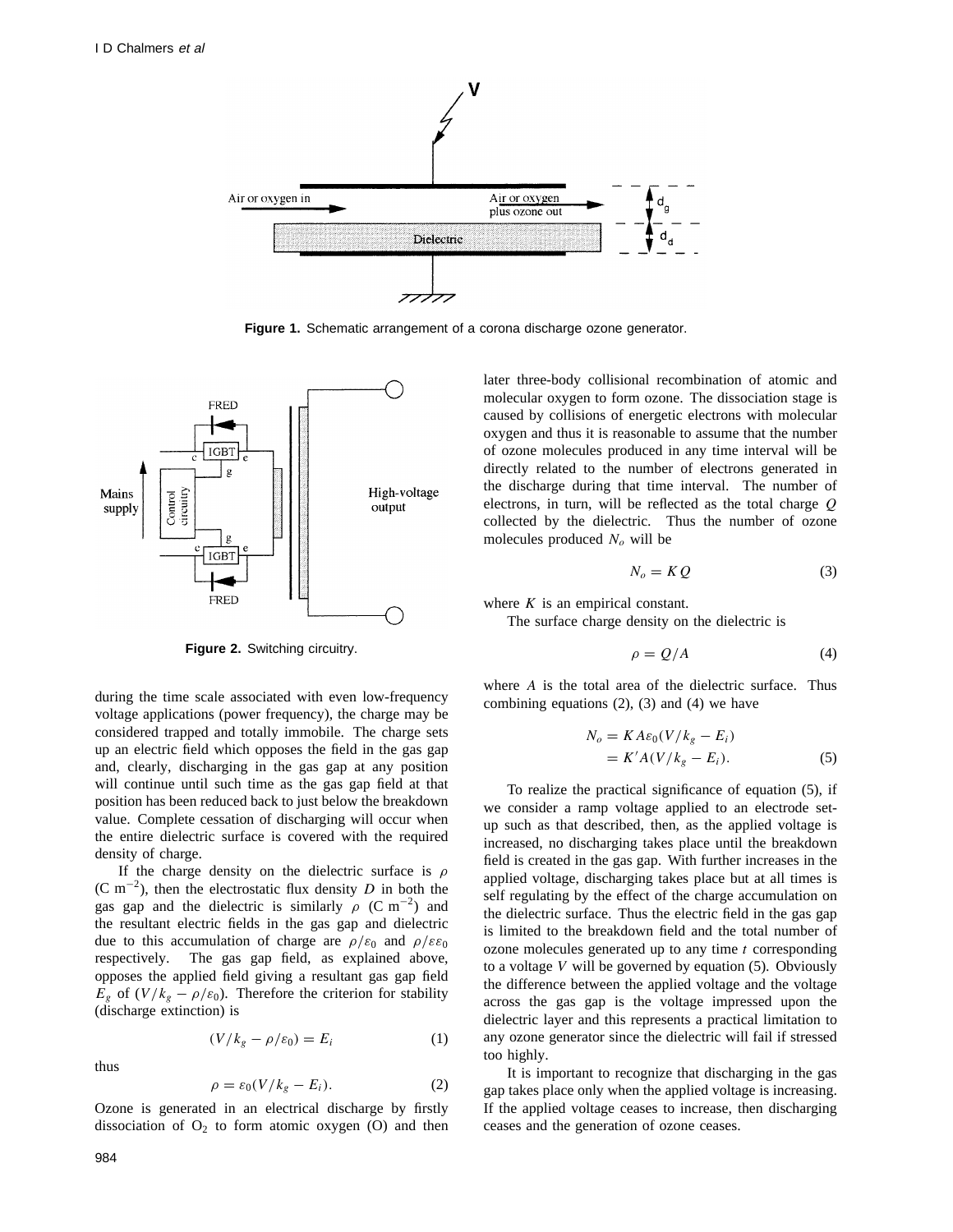

**Figure 3.** Double opto-isolator circuitry and associated waveforms of IGBT gate voltage and output voltage.

Considering now what occurs when the applied voltage is in the form of an alternating sinusoid, the same argument holds and ozone will be generated while the voltage is increasing. Again the field in the gas gap will be limited to the breakdown field and discharging will cease when the voltage ceases to increase (i.e. at voltage peak). Then the number of ozone molecules generated between the start of the discharge and the attainment of voltage peak (*Vmax* ) will again be derived from equation (5) as

$$
N_o = K'A(V_{max}/k_g - E_i). \tag{6}
$$

When the applied voltage then starts to decrease, the charge on the dielectric surface produced by the earlier discharges persists and the field in the gas gap is reduced at all stages by this constant field which can be derived from equation (1) as  $(V_{max}/k_g - E_i)$ . Thus the field in the gas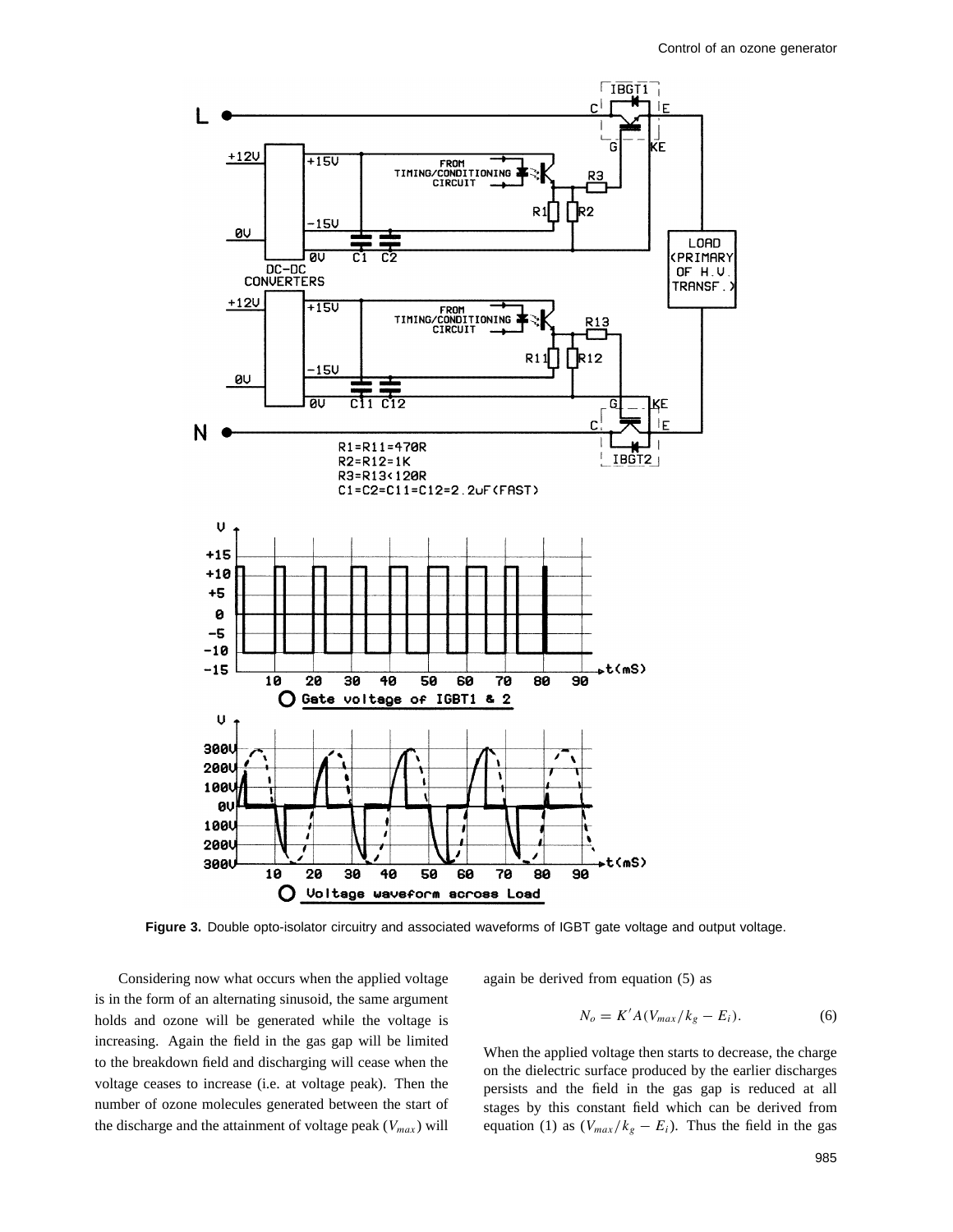

**Figure 4.** 'Zero crossing' detector circuitry.



**Figure 5.** Signal conditioning circuitry.

gap  $E_g$  for any instantaneous voltage *V* will be given by

$$
E_g = V/k_g - (V_{max}/k_g - E_i).
$$
 (7)

It can be seen from equation (7) that the field in the gas gap can actually become negative before voltage zero and, in fact, depending upon the relative magnitudes of  $V_{max}/k_g$ and *Ei*, can even achieve the breakdown field, heralding the onset of discharges in the opposite direction, before voltage zero. When discharging commences in the opposite direction, the charge on the dielectric surface is rapidly neutralized and replaced with charge of the opposite sign and the process described above is repeated.

It can be seen then that the number of ozone molecules produced each half cycle is given by equation (6) and thus the generation rate per second is  $f K' A (V_{max}/k_g - E_i)$ . Replacing the empirical constant  $K'$  by another arbitrary empirical constant *G* we can then say that the generation rate *R* of ozone in units of g  $h^{-1}$  (which is the normally adopted unit) can be expressed as

$$
R = GfA(V_{max}/k_g - E_i)
$$

and substituting for  $k<sub>g</sub>$  in terms of the characteristics of the generator, we then have

$$
R = GfA\{V_{max}/[d_g + (d_d/\varepsilon)] - E_i\}.
$$
 (8)

Equation (8) is thus a generalized equation describing how the ozone generation rate varies with variation in all the generator and supply voltage characteristics. It shows, for

example, that the generation rate may be varied by variation of the frequency of the supply voltage and this method is indeed adopted in some medium- and high-frequency generators. When the supply frequency is constrained to power frequency however, the method of control is to vary the applied voltage. What is very clear from the foregoing derivation of equation (8), however, is that the actual waveform of the supply voltage is quite unimportant. What is important is simply the peak value and this observation is fundamental to the design of the voltage controller described in the following.

## **3. The voltage controller**

Traditionally the ozone output in machines operating at power frequency is controlled by supplying the primary of the HV transformer via a variac which may or may not be motor driven to achieve automatic control. Apart from the expense involved, when a constant ozone concentration is required and the function of the variac is to automatically maintain that pre-selected concentration against other slightly varying parameters, then the variac is often constrained to operate over a very small range of its winding and undesirable wear can occur. This can result in failure of the variac. The philosophy behind the design of an alternative method of control is to replace such a variac by switching circuitry employing power-electronic components.

The standard 'solid state variacs' available commercially operate essentially in the same fashion as a simple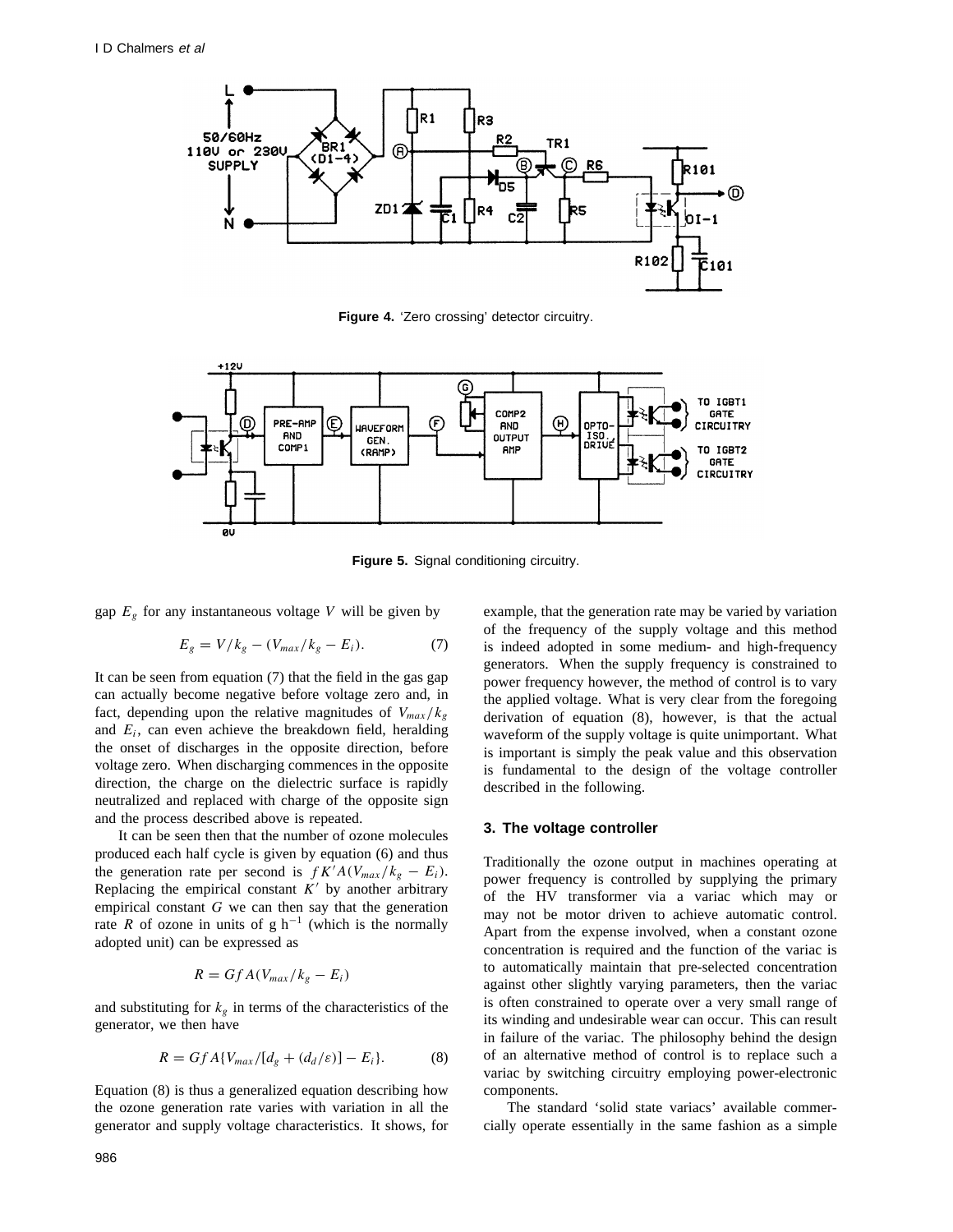

**Figure 6.** Oscillogram of IGBT gate voltage (inverted) and HV transformer output.

light dimmer or controller for small AC machines. Variation of the mean and rms voltage is achieved by switching the AC waveform 'on' at some time after voltage zero and switching 'off' at the following voltage zero using thyristors. Thus, provided switch-on occurs before voltage peak, the peak voltage is quite independent of the switch-on time and so, although varying the switch-on time will certainly vary the average or rms voltage, it will have no effect whatsoever upon the peak voltage. Thus attempts to use this form of controller have resulted in not only a lack of control of the ozone generation rate but also, since the ozone generator is predominantly capacitive, failure of the switching thyristors due to the large capacitive charging current at switch-on.

Clearly, from the above analysis, what is required is a device in which the voltage is switched on at voltage zero and switched off at a variable time on the voltage rise. Maximum ozone generation will then occur when switchoff coincides with the peak voltage of the AC waveform (i.e. 5 ms).

Switching off during conduction cannot be achieved using thyristors, and gate turn off devices, in general, require unacceptably large control currents. The most attractive device for the present application is the insulated gate bipolar transistor (IGBT) which can easily be switched out of conduction and, since the input is effectively a FET, is voltage as opposed to current driven. The circuit which has been designed to fulfil the above function relies on two IGBTs each with in-built fast recovery epitaxial diodes (FREDs) arranged as shown in figure 2.

The function of the control circuitry is to detect voltage zero and apply a positive signal for a given time duration to the gate of the respective IGBT. In reality the same signal can be applied to both IGBTs since one of them will always be reverse biased and will not conduct. However, since one IGBT will always be operating at line voltage, and the other at neutral (zero) voltage, the gate switching has to be effected via a double opto-isolator as shown in figure 3. Figure 3 also shows a waveform of the gate voltage applied to the IGBTs as that voltage duration varies in the range zero to 10 ms, and the resultant output voltage to the HV transformer primary. In the circuit of figure 3 it must also

be borne in mind that when each IGBT is switched into and out of conduction a significant short duration current is required to charge the Miller capacitance within the IGBT. Therefore, to effect rapid switching, the capacitors  $C_1$ ,  $C_2$ ,  $C_{11}$  and  $C_{12}$  in figure 3 must be fast discharge types such as polyester or ceramic.

The voltage zero detector circuit is as shown in figure 4. Standard IC voltage zero detector chips are available commercially but these tend to be very sensitive to voltage and require considerable circuit modification if the voltage is changed. The advantage of the system developed in the present work is that it operates successfully over a wide range of input voltages without the need for adjustment of component values. It operates by firstly full-wave rectifying the mains voltage and applying the output to a zener diode/resistor combination. The voltage across the zener diode, which is essentially a flat-topped pulse with a shortduration fall to zero each 10 ms, is then applied to the base of a transistor, the emitter of which is supplied from the smoothed and divided output from the primary rectifying stage. Thus the transistor conducts only for a very short period around voltage zero and its collector voltage is then applied to a photodiode in an opto-isolator which acts as a buffer between the zero detector stage and the conditioning circuit.

The conditioning circuit is shown in figure 5. The output from the opto-isolate (D) which is a negative-going spike superimposed upon the 12 V line voltage, is fed to a preamplifier and comparator, the output from which (E) is designed to be a 100  $\mu$ s pulse of 12 V occurring at each voltage zero. This signal triggers a ramp generator the output from which (F) is compared in a second comparator with a DC control voltage whose limits are arranged to correspond to an output from the comparator varying between zero and 5 ms. This output pulse (H) is then applied to the double opto-isolator shown in figure 3.

One further very important requirement must be mentioned. The positive/negative 15 V rails from which the IGBT gate voltages are derived (figure 3) must be energized before the application of a power-frequency voltage to the IGBTs. Otherwise the IGBT could be initially supplied whilst it was in the potentially conducting state. Depending then upon the point on the wave at which switch-on occurred, an unacceptably high charging current could result. Therefore in the designed circuit, it is arranged that a control voltage is first applied to the controller. This effectively energizes the 15 V rails and ensures that both IGBTs are clamped off. After some time delay, the main voltage is applied. In practice, this proved to be no inconvenience since the ozone units to be controlled operated upon a basis of a primary voltage being established some seconds before full switch-on. This primary voltage was then adopted as the input to the control circuitry.

Figure 6 shows simultaneous traces of the voltage applied to the photodiode of the opto-isolator shown in figure 3 (negative-going) and the open-circuit output from the HV transformer. In practice when the output is applied to the ozone generator, considerable smoothing of the waveform is observed due to inductive effects. Standard R/C snubbers are connected across each IGBT.